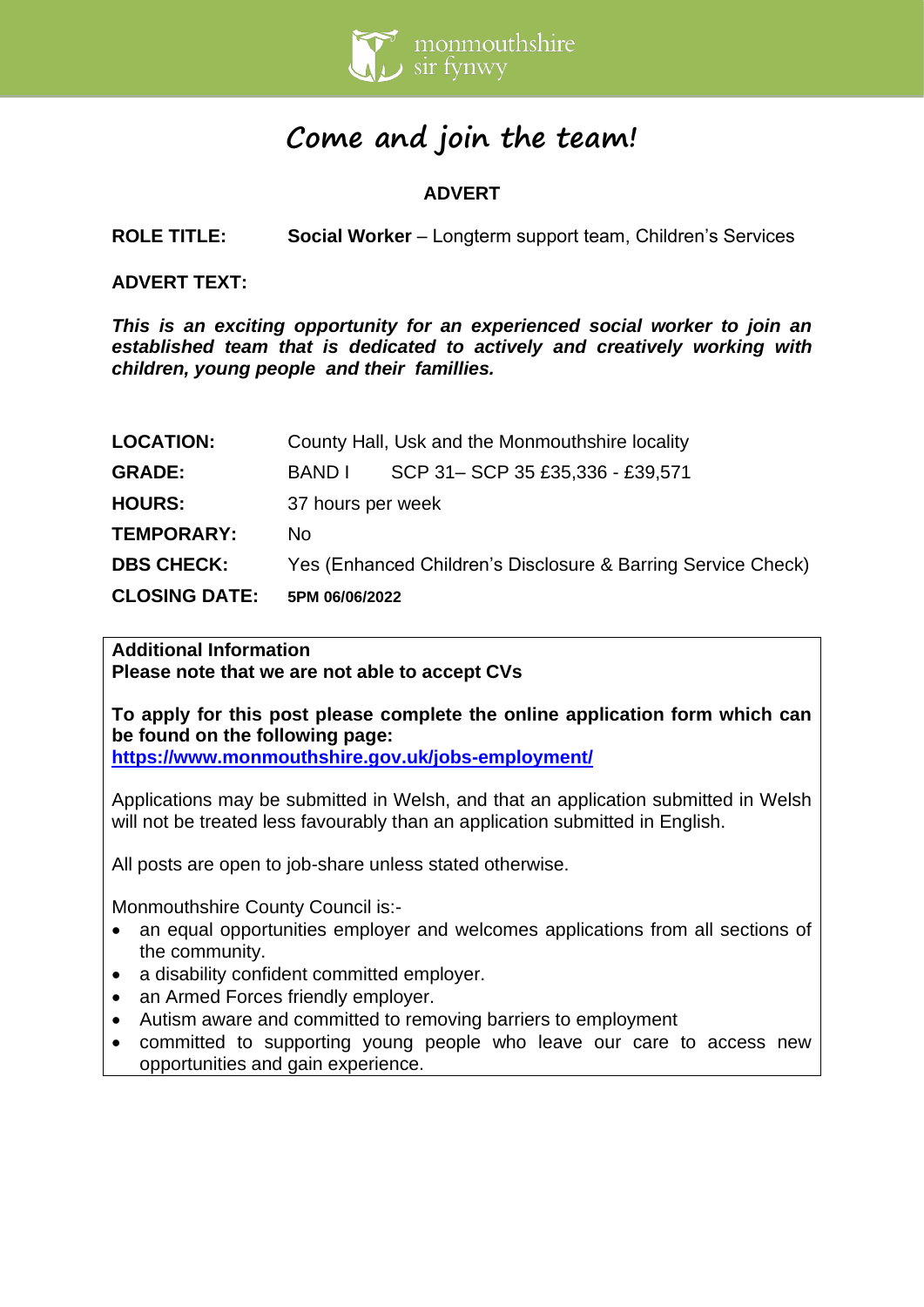

## **ROLE PROFILE**

| <b>ROLE TITLE:</b>   | <b>Social Worker</b> – Longterm support team, Children's Services<br><b>PERMANENT</b> |                                    |
|----------------------|---------------------------------------------------------------------------------------|------------------------------------|
| <b>POST ID:</b>      | <b>SCS274</b>                                                                         |                                    |
| <b>GRADE:</b>        | <b>BAND I</b>                                                                         | SCP 31-SCP 35 £35,336 - £39,571    |
| <b>HOURS:</b>        | 37 hours per week                                                                     |                                    |
| <b>WORK PATTERN:</b> | Monday to Thursday 9am to 5pm, Friday 9am to 4.30pm                                   |                                    |
| <b>LOCATION:</b>     |                                                                                       | Usk and the Monmouthshire locality |

**RESPONSIBLE TO:** Team Manager

## **Long Term Support Team…..Who are we?**

- We work with all children who are looked after by Monmouthshire or who are care leavers.
- We are committed to supporting children and young people to achieve their potential and will always go the extra mile.
- We are a committed and supportive team.

## **Our Purpose:-**

- to work alongside children and young people to support their needs, help them identify their goals and smooth their transition to adulthood;
- to enable children and young people to participate in their future and the decisions made about them, and to help them have their voice heard;
- to enable parents and carers to develop the skills and understand the need of children in the care in order to ensure that a child's long term wellbeing and safety is best met.

## **The Purpose of this Role:-**

- To implement and support Care Plans post Court proceedings to ensure children are supported in having their needs met and risks continue to be managed to safeguard children and young people;
- To assess, plan and co-ordinate the needs of looked after children and care leavers.
- To work within the legal framework to achieve permanence for children and young people.
- To build trusting relationships with children and young people, family and support network to ensure that plans are child centred.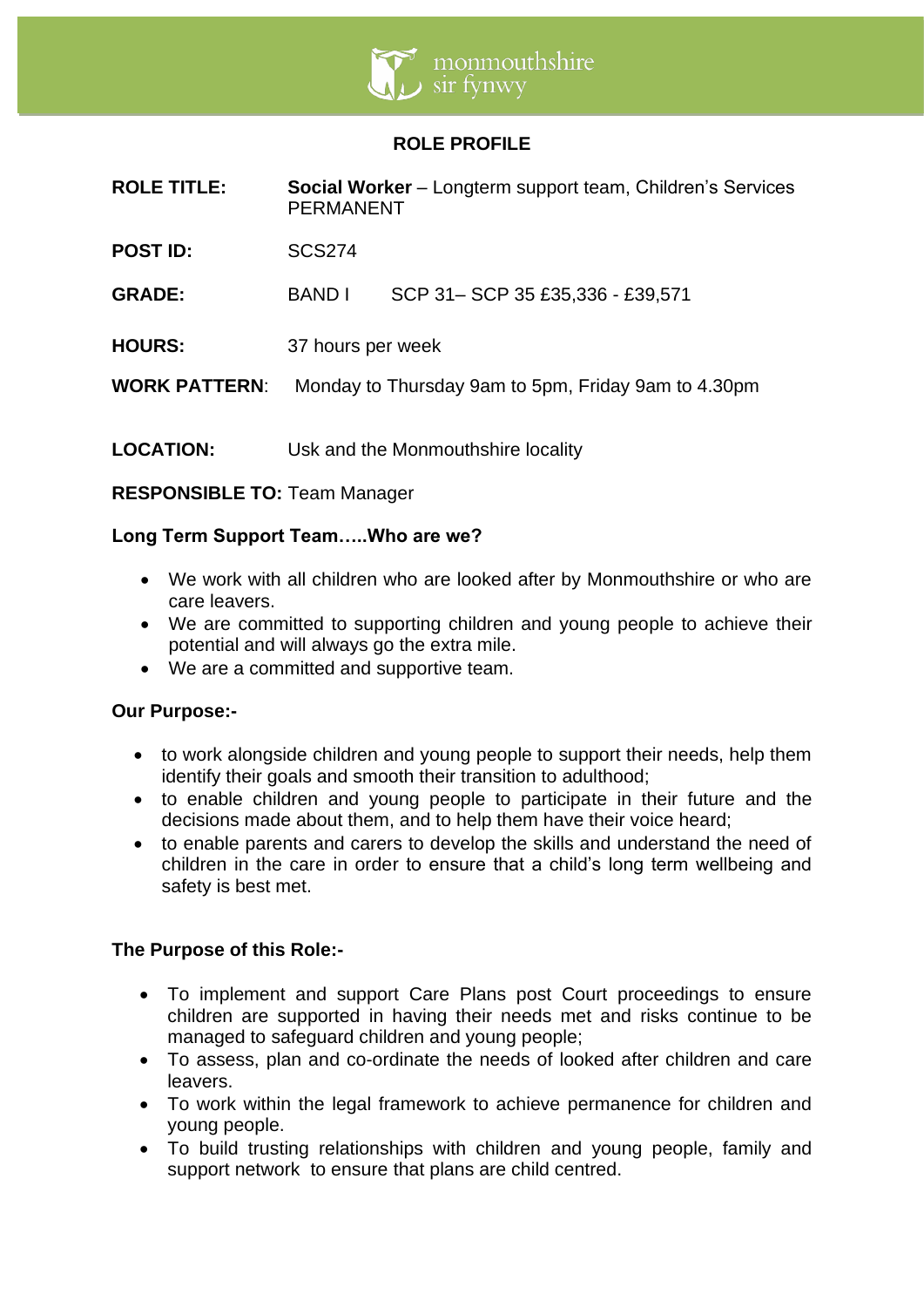

## **Expectation and Outcomes of this Role:-**

Within this role you will be expected to:

- Be inspired by working with Children and Young people!
- Build relationships with children, young people, their family and carers so that you can understand their needs and complexities in meeting those needs long term
- Assess and plan for children and young people adhering to relevant guidance and legislation
- Support children and young people who are looked after and leaving care ensuring actions are completed within the appropriate planning process
- Assess and work with multi-agency partners to reduce the level of risk and vulnerability of children and young people.

## **The outcomes achieved by this role are for children and young people:**

- To be safe
- To achieve happiness
- To maintain relationships with their family and those who are important to them
- To be supported to achieve their potential and to live independently as an adult

## **Your responsibilities are to:-**

- Manage a caseload that includes complex and diverse cases, involving assessments, reviews and the preparation of reports.
- Be confident in presenting information in formal meetings and at court.
- Work in a flexible and imaginative way to provide support and advice for children, young people, their families and carers.
- Complete Proportionate and quality assessments of individuals and families; analysing strengths and risks.
- Formulate plans to meet assessed needs and risks building on strengths of children, families and carers.
- Implement agreed plans to safeguard children and to increase the capacity and resilience of their parents and/or carers.
- Chair reviews/meetings
- Undertake office duty and respond to crises, as and when required.
- Work as part of a team and contribute to the development of the service.
- Be willing to supervise Social Work students.
- Initiate, develop and sustain effective working relationships with foster carers as professionals.
- Initiate, develop and sustain effective working relationships with partner agencies.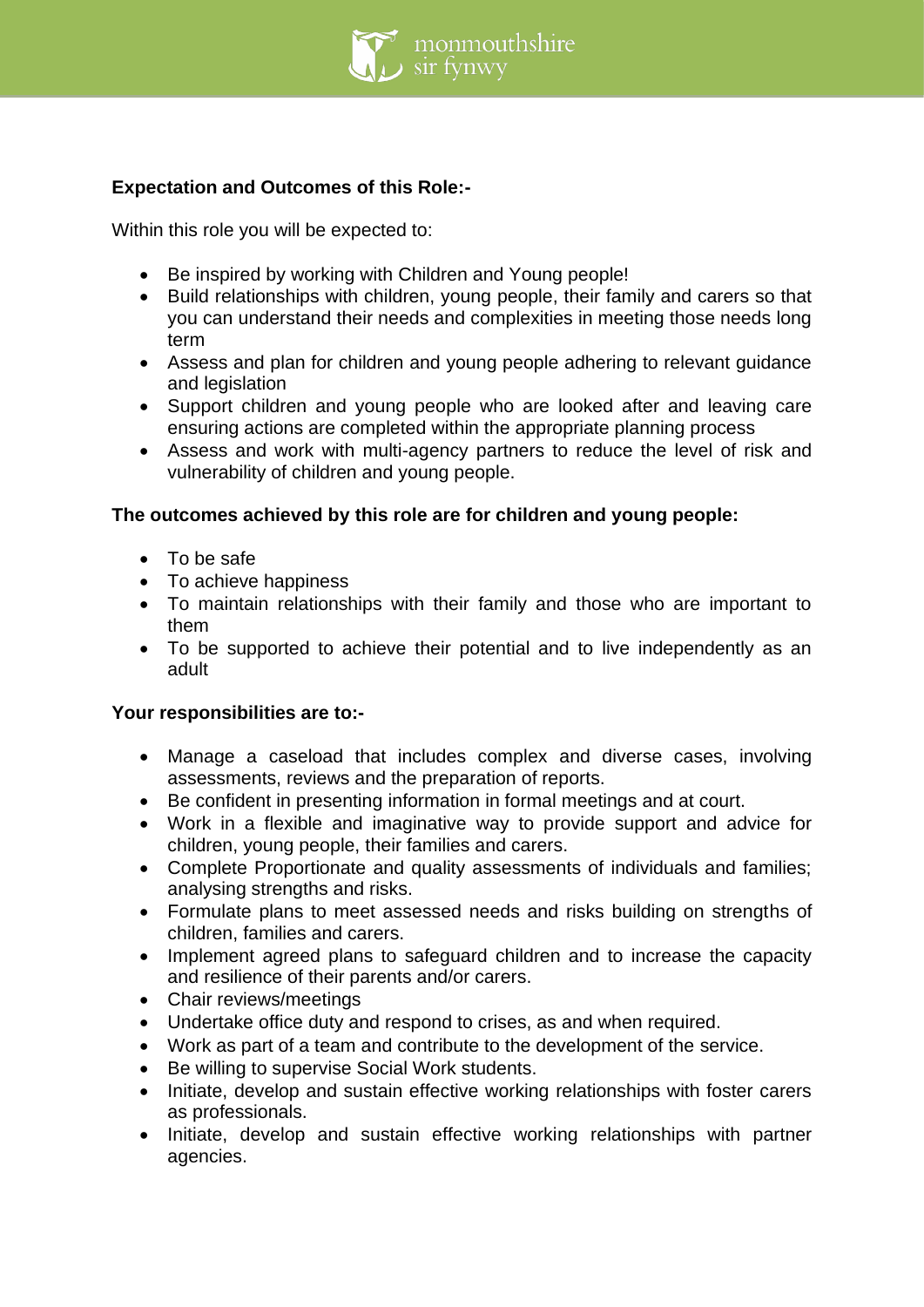

- Develop your own professional skills through supervision sessions and through undertaking appropriate training and development.
- Maintain your awareness of changes in legislation, related policies and practices and implement these within own professional practice.
- Maintain accurate records, which are up-to-date.
- Work in a flexible way, if the need arises, so that tasks not specifically covered in this job description are undertaken.
- Registered with the Care Council for Wales.
- Maintain safe working practices for self and others, in accordance with the authority's policy statement on Health and Safety at Work.

## **Here's what we can provide you with:-**

.

- The opportunity to work within a friendly and dynamic team and make a real difference to the lives of children and families in Monmouthshire
- The chance to help shape the future provision for service users
- High quality support and supervision in a friendly and motivated environment
- Quality training in order to professionally and personally develop your skills and experience
- Opportunity to develop welsh language skills in line with the ' more than words' strategy'
- An extra days holiday at Christmas and Easter on top of your generous holiday allowance
- In line with Service objectives, flexibility to work agilely and a flexi scheme in order to achieve a positive work life balance
- Excellent pension scheme and a range of other benefits

## **What else you need to know…..Monmouthshire Values are:**

Openness: We aspire to be open and honest to develop trusting relationships.

- Fairness: We aspire to provide fair choice, opportunities and experiences and become an organisation built on mutual respect.
- Flexibility: We aspire to be flexible in our thinking and action to become an effective and efficient organisation.
- Teamwork: We aspire to work together to share our successes and failures by building on our strengths and supporting one another to achieve our goals.
- Kindness: We will show kindness to all those we work with, putting the importance of relationships and the connections we have with one another at the heart of all interactions.

#### **Welsh Language assessment**: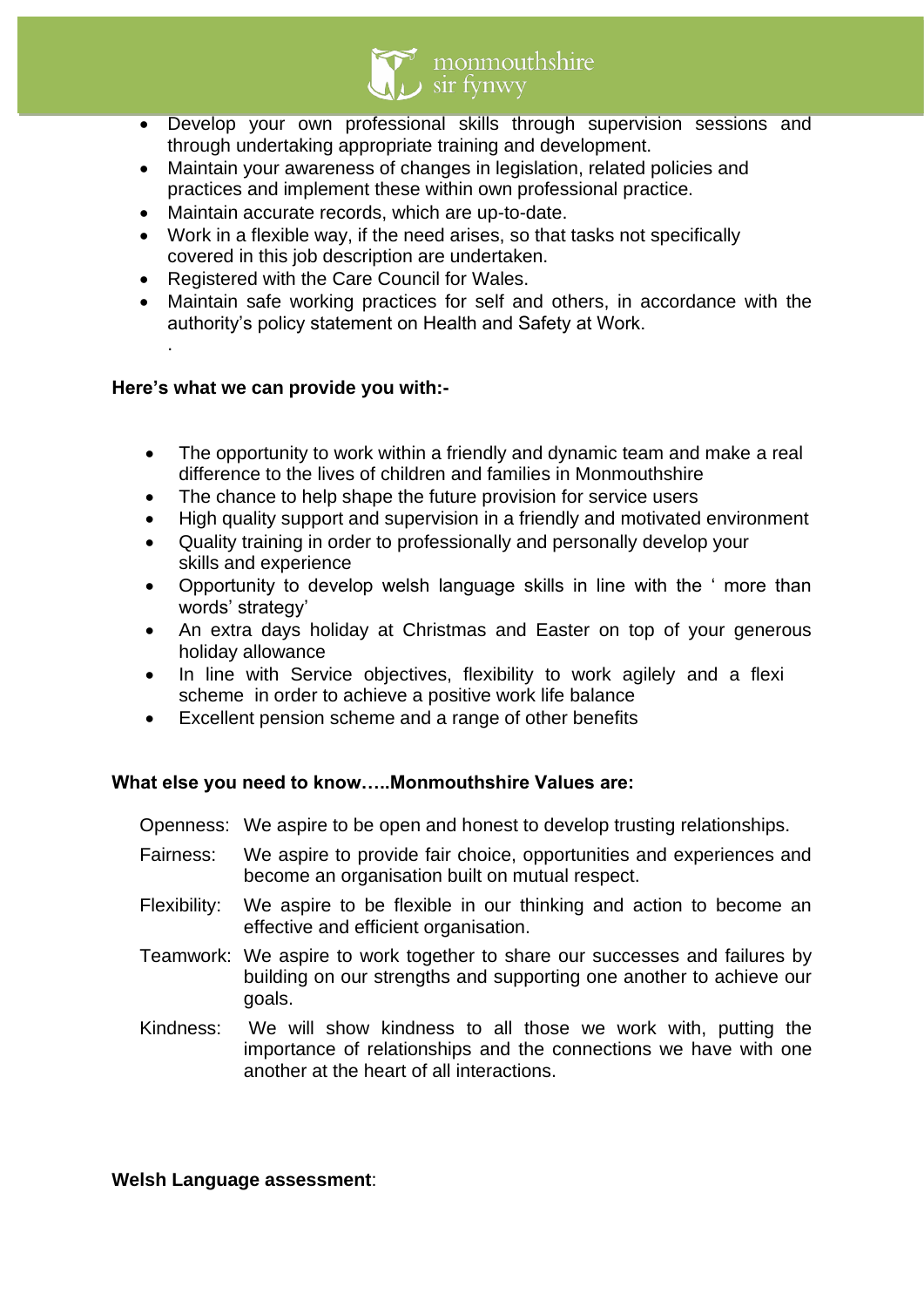

Welsh is desirable: You may be required to learn or improve your existing skills through attending staff Welsh language training funded by the council. This will be implemented if a need for Welsh language skills in the role arises.

## **Safeguarding:**

Safeguarding and Child and Adult Protection are key priorities for the Council. We aim to support children and adults at risk to be as safe as they can and to fulfil their potential. All Council employees and volunteers are responsible for playing their part in the well-being, safety and protection of children and adults at risk. All employees and volunteers will be trained to the appropriate level of safeguarding and have a duty to fulfil their personal responsibilities for safeguarding.

#### **In addition:**

Appointment to this post is exempt from Rehabilitation of Offenders Act and is subject to an Enhanced Disclosure Check and two suitable written references before appointment.

The authority is committed to safeguarding and promoting the welfare of children and young people and adults at risk of harm and expects all employees and volunteers to share this commitment.

All employees are responsible for ensuring that they act at all times in a way that is consistent with Monmouthshire's Equal Opportunities Policy in their own area of responsibility and in their general conduct.

The authority operates a Smoke Free Workplace Policy which all employees are required to abide to.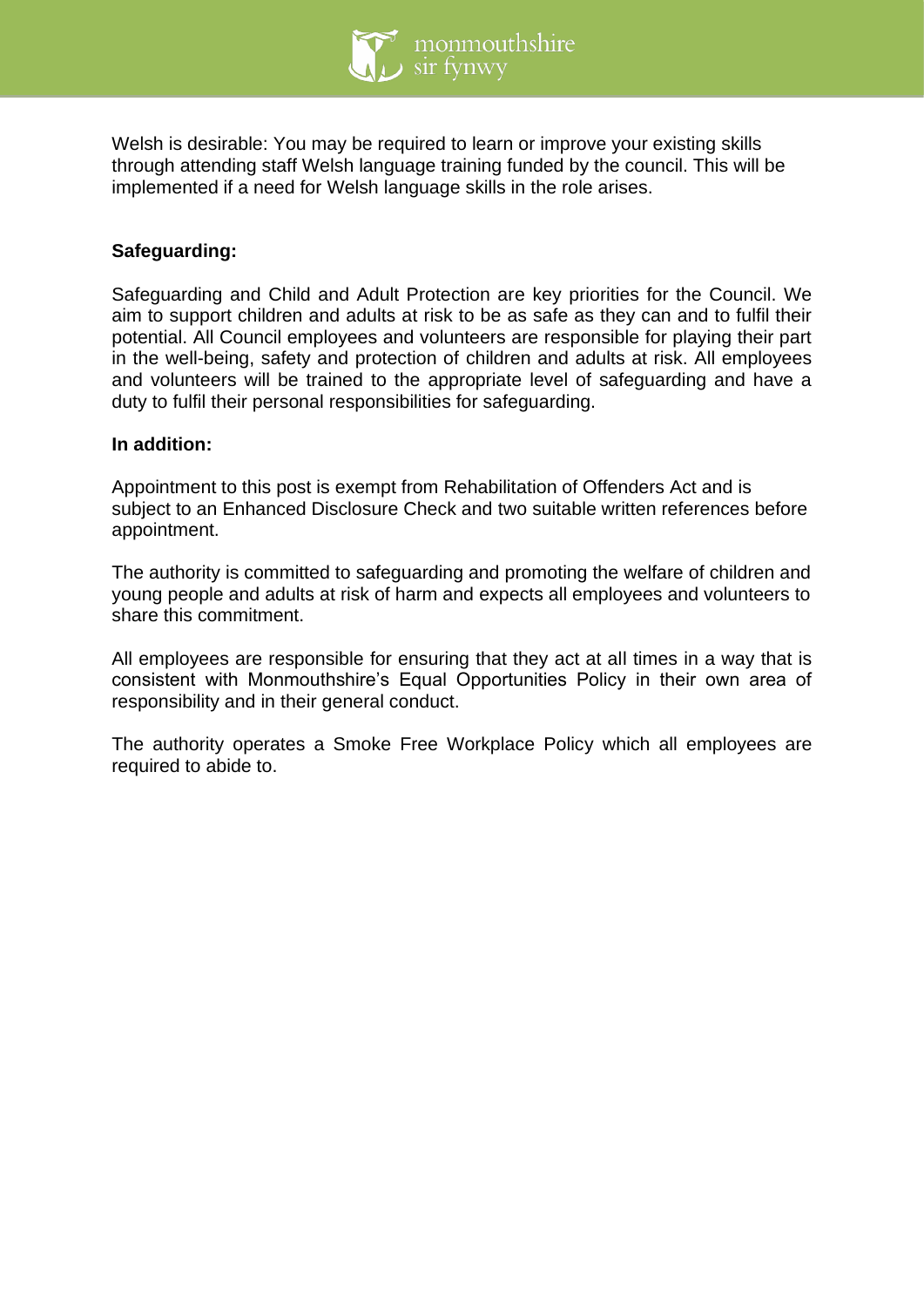

# **Person Specification**

## **How will we know if you are the right person for the role? As the successful candidate you will have demonstrated:-**

## Education, qualifications and knowledge

- A recognised Social Work qualification
- Knowledge of current relevant legislative framework and national policy
- A working knowledge of child development and protection theories, including attachment theory and the needs of Looked After Children/Children in Need/children in the Child Protection system
- Understanding and knowledge of adoption, fostering, disability, and children and families issues as appropriate to work setting

## **Experience**

- Experience of writing and presenting formal reports, assessments and statements
- Experience of working in partnership with other agencies and building effective working relationships
- Newly qualified social workers also welcomed to apply

## Communication and interpersonal skills

- Good organisational skills including recording skills and use of I.T.
- Good communication skills both orally and in writing
- Good assessment skills
- Direct work skills with children, families and carers
- Effective negotiating and interpersonal skills including the ability to manage conflict
- Ability to prioritise and to work effectively on own initiative as well as within a team

## Personal attributes

- Commitment to continued professional development
- A genuine commitment to the involvement of service users and carers
- Enthusiasm
- Innovative ideas and flexibility
- Willingness to abide by the Council's Equal Opportunities Policy, including undertaking appropriate equality awareness training.
- Understanding and respect for the principles of confidentiality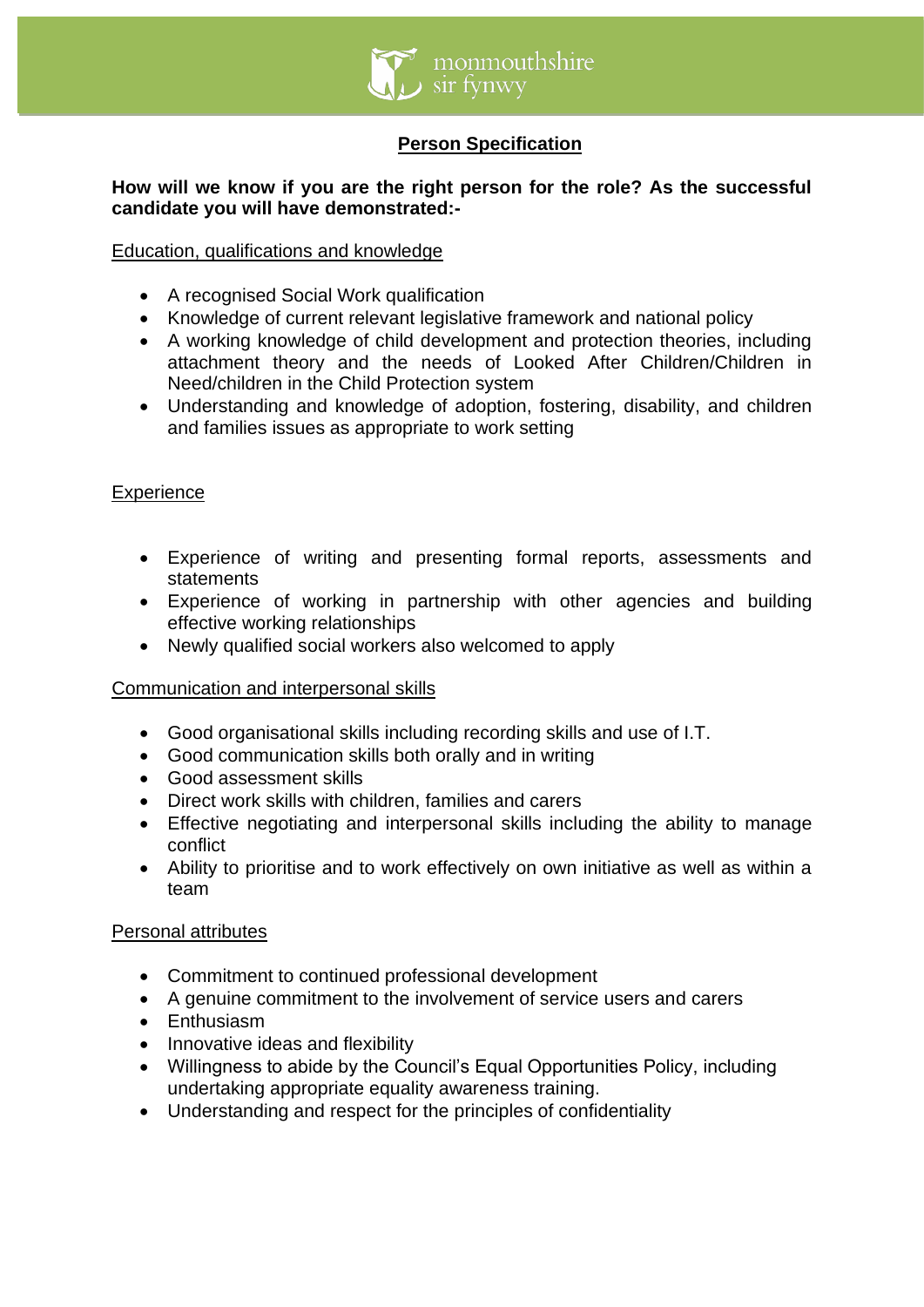

**Should you require any further information regarding this post, please contact: samanthafrancis@monmouthshire.gov.uk**

**Closing Date: 5PM 06/06/2022**

**Please Note that we are not able to accept CVs**

**Application forms can be completed online or down loaded via: [www.monmouthshire.gov.uk/how-to-apply-for-council-jobs](http://www.monmouthshire.gov.uk/how-to-apply-for-council-jobs)**

Applications may be submitted in Welsh or English and an application submitted in Welsh will not be treated less favourably than an application submitted in English.

Completed paper application forms should be returned to the following address:- **People Services, Monmouthshire County Council, County Hall, Rhadyr, Usk, Monmouthshire, NP15 1GA**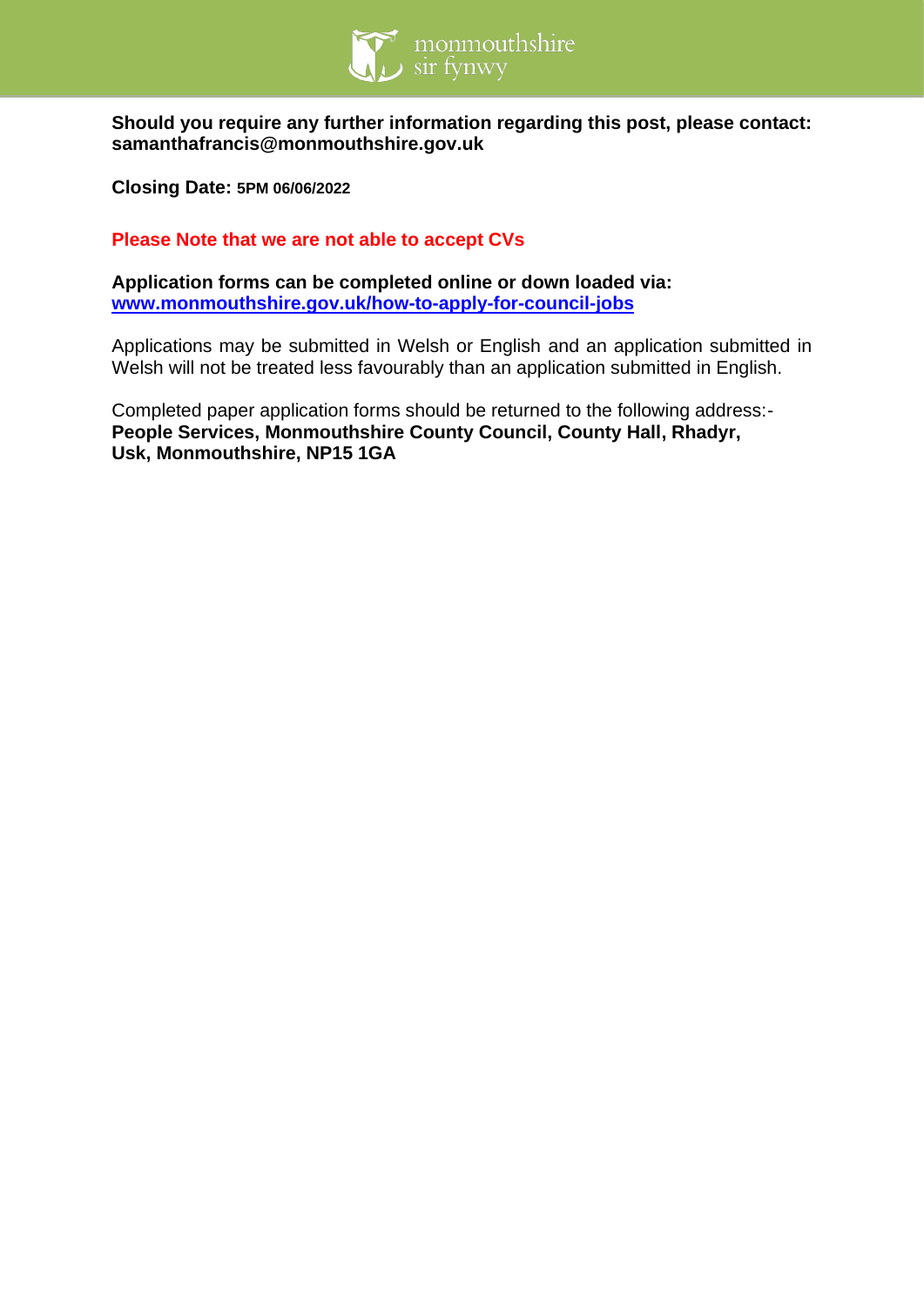

# **Dewch i ymuno gyda'r tîm!**

# **HYSBYSEB SWYDD**

**TEITL Y RÔL:** Gweithiwr Cymdeithasol - Tîm Cymorth Hirdymor, Gwasanaethau Plant

## **COPI AR GYFER YR HYSBYSEB:**

*Dyma gyfle cyffrous i weithiwr cymdeithasol profiadol i ymuno gyda thîm sefydledig sydd wedi ymrwymo i weithio'n egnïol a'n greadigol gyda phlant, pobl ifanc a'u teuluoedd.*

| <b>DYDDIAD CAU:</b> | 5PM 06/06/2022                                                           |                                 |  |
|---------------------|--------------------------------------------------------------------------|---------------------------------|--|
| <b>GWIRIAD DBS:</b> | Mae angen gwiriad (Gwiriad Manwl gan y Gwasanaeth Datgelu<br>a Gwahardd) |                                 |  |
| <b>DROS DRO:</b>    | Nа                                                                       |                                 |  |
| <b>ORIAU:</b>       | 37 awr yr wythnos                                                        |                                 |  |
| <b>GRADD:</b>       | BAND I                                                                   | SCP 31-SCP 35 £35,336 - £39,571 |  |
| <b>LLEOLIAD:</b>    | Neuadd y Sir, Brynbuga ac ar draws Sir Fynwy                             |                                 |  |

#### **Gwybodaeth Ychwanegol Gofynnir i chi nodi na allwn dderbyn CV**

**Er mwyn gwneud cais am y rôl hon, cwblhewch y ffurflen gais ar-lein sydd ar gael ar y dudalen ganlynol:**

**<https://www.monmouthshire.gov.uk/jobs-employment/>**

Mae modd cyflwyno ceisiadau yn y Gymraeg, ac ni fydd cais a gyflwynir yn y Gymraeg yn cael ei drin yn llai ffafriol na chais a gyflwynir yn Saesneg,

Mae modd rhannu'r holl swyddi os na nodir fel arall.

Mae Cyngor Sir Fynwy yn:-

- cyflogwr cyfle cyfartal ac yn croesawu ceisiadau gan bob rhan o'r gymuned .
- cyflogwr sydd wedi ymrwymo i fod yn hyderus o ran anabledd
- cyflogwr sydd yn gyfeillgar i'r Lluoedd Arfog
- ymwybodol o Awtistiaeth ac wedi ymrwymo i ddileu unrhyw rwystrau at gyflogaeth
- ymrwymo i gefnogi pobl ifanc sydd yn gadael ein gofal i gael cyfleoedd newydd a phrofiad.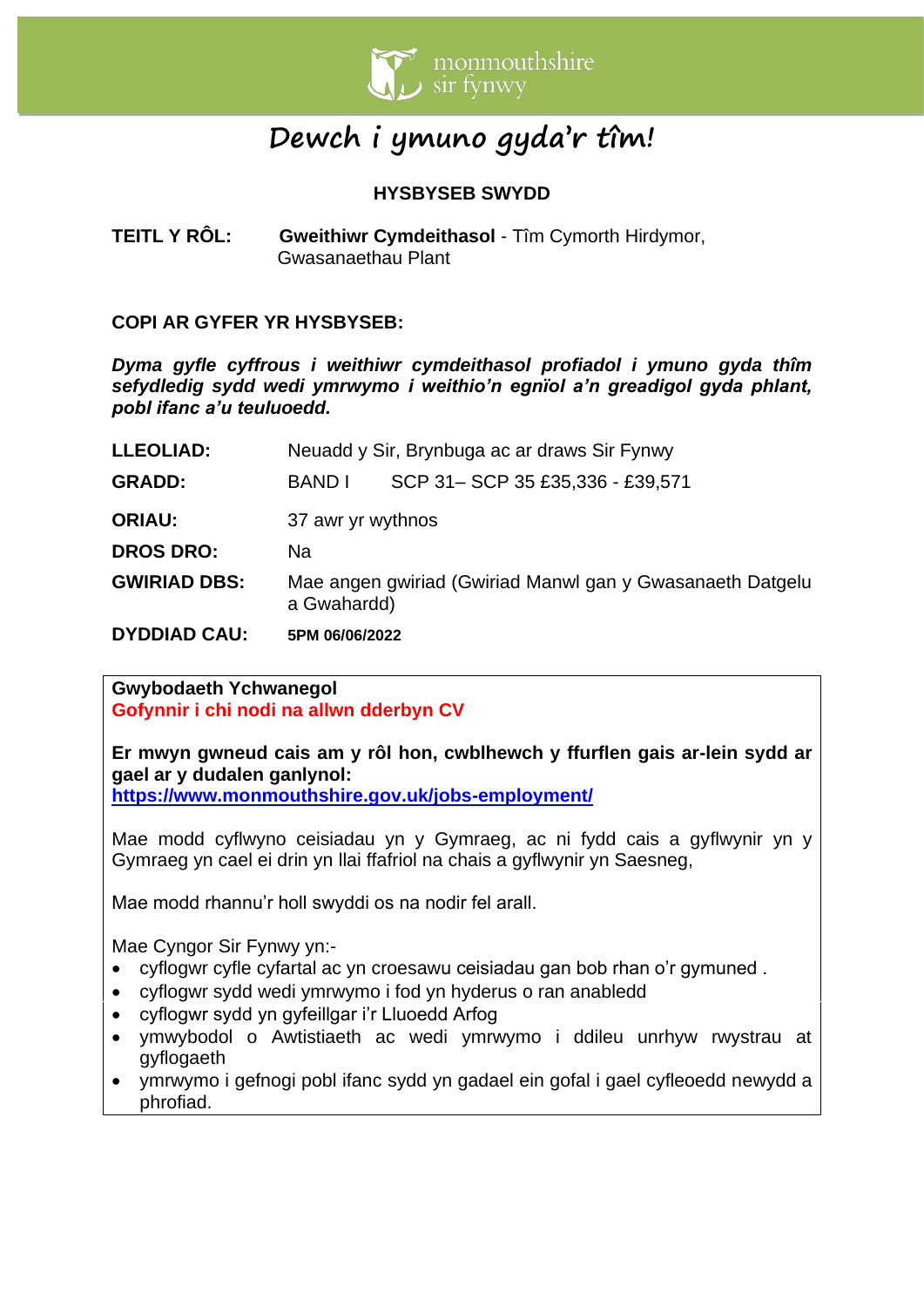

# **PROFFIL Y RÔL**

**TEITL SWYDD:** Gweithiwr Cymdeithasol - Tîm Cymorth Hirdymor, Gwasanaethau Plant

PARHAOL

**RHIF ADNABOD Y SWYDD:** SCS274

**GRADD:** BAND I SCP 31 – SCP 35 £35,336 - £39,571

**ORIAU:** 37 yr wythnos

**PATRWM GWAITH**: Llun - Iau 9am - 5pm, Gwener 9am - 4.30pm

**LLEOLIAD:** Brynbuga ac ar hyd a lled Sir Fynwy.

 **YN ATEBOL I:** Rheolwr Tîm

#### **Y Tîm Cefnogi Plant a Phobl Ifanc...Pwy ydyn ni?**

- Rydym yn gweithio gyda phob plentyn sy'n derbyn gofal gan Sir Fynwy neu'r sawl sydd wedi gadael gofal.
- Rydym yn ymrwymedig at gefnogi plant a phobl ifanc i gyflawni'u potensial a byddwn bob tro'n mynd y cam ychwanegol.
- Rydym yn dîm ymrwymedig a chefnogol.

## **Ein Nod:-**

- yn gweithio ochr yn ochr â phlant ac oedolion ifanc er mwyn cefnogi eu hanghenion, yn eu helpu hwy i adnabod eu hamcanion a'n helpu hwy i symud i'w bywyd fel oedolion;
- yn galluogi plant a phobl ifanc i gymryd rhan yn eu dyfodol a'r penderfyniadau a wneir amdanynt a'n helpu i sicrhau bod eu llais yn cael ei glywed;
- yn caniatáu rhieni a gofalwyr i ddatblygu'r sgiliau ac yn deall anghenion plant mewn gofal er mwyn gofalu am les a diogelwch hirdymor y plentyn yn y ffordd orau bosib

#### **Diben y Swydd hon:**

- Gweithredu a chefnogi Cynlluniau Gofal ar ôl y gweithdrefnau Llys er mwyn sicrhau plant yn cael eu cefnogi fel bod modd diwallu eu hanghenion a bod risgiau yn cael eu rheoli er mwyn diogelu plant a phobl ifanc;
- Asesu, cynllunio a chydlynu anghenion plant sy'n derbyn gofal a'r sawl sy'n gadael gofal.
- Gweithio o fewn y fframwaith cyfreithiol i gyflawni parhauster ar gyfer plant a phobl ifanc.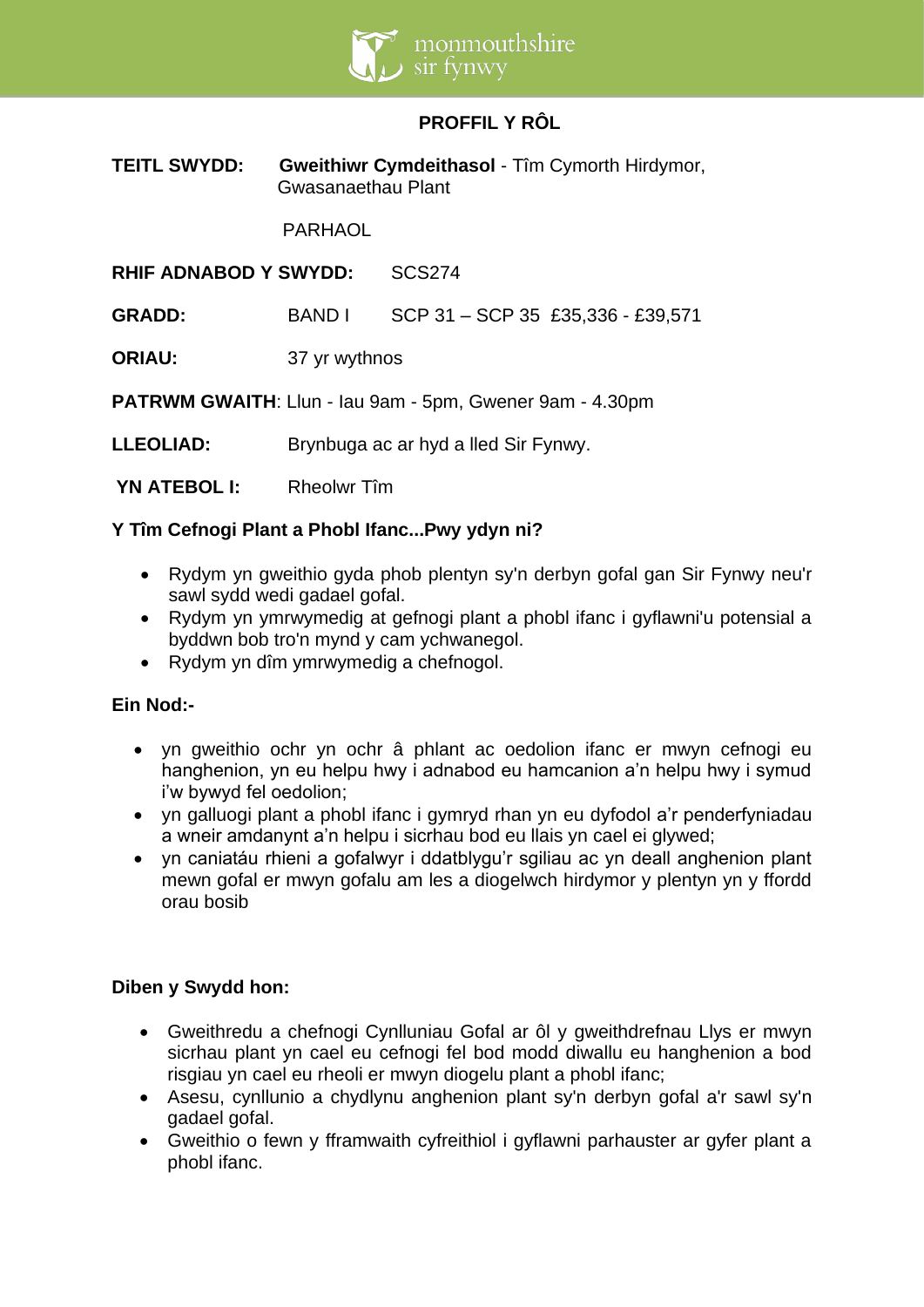

• Adeiladu perthnasoedd ymddiriedus gyda phlant a phobl ifanc, teuluoedd a rhwydweithiau cefnogi er mwyn sicrhau bod cynlluniau yn canolbwyntio ar y plentyn.

# **Disgwyliadau a Chanlyniadau'r Rôl hon:-**

O fewn y rôl hon, bydd disgwyl i chi:

- Cael eich ysbrydoli gan weithio gyda phlant a phobl ifanc!
- Adeiladu perthnasoedd gyda phlant, pobl ifanc, eu teuluoedd a'u gofalwyr er mwyn i chi allu deall eu hanghenion a'u cymhlethdodau er mwyn bodloni'r anghenion hynny yn yr hir dymor.
- Asesu a chynllunio ar gyfer plant a phobl ifanc gan gydymffurfio â chyfarwyddyd a deddfwriaeth berthnasol.
- Cefnogi plant a phobl ifanc sy'n derbyn gofal ac yn gadael gofal gan sicrhau bod gweithrediadau'n cael eu cyflawni o fewn y broses cynllunio briodol
- Asesu a gweithio gyda phartneriaid aml-asiantaeth i leihau'r risg a bregusrwydd i blant a phobl ifanc.

## **Y canlyniadau a gyflawnir gan y rôl hon ar gyfer plant a phobl ifanc:**

- Bod yn ddiogel
- Hapusrwydd
- Cynnal perthnasoedd gyda'u teulu a'r sawl sy'n bwysig iddynt
- Cael eu cefnogi i gyflawni eu potensial a byw'n annibynnol fel oedolyn

## **Eich cyfrifoldebau:-**

- Rheoli llwyth gwaith sy'n cynnwys achosion cymhleth ac amrywiol, gan gynnwys asesiadau, adolygiadau a pharatoi adroddiadau.
- Bod yn hyderus wrth gyflwyno gwybodaeth mewn cyfarfodydd ffurfiol ac yn y llys.
- Gweithio mewn modd hyblyg a chreadigol i ddarparu cefnogaeth a chyngor i blant, pobl ifanc, eu teuluoedd a gofalwyr.
- Cwblhau asesiadau cymesur ac ansawdd am unigolion a theuluoedd; gan ddadansoddi cryfderau a risgiau.
- Llunio cynlluniau i fodloni anghenion a risgiau a aseswyd gan adeiladu ar gryfderau plant, teuluoedd a gofalwyr.
- Rhoi cynlluniau a gytunwyd arnynt ar waith i ddiogelu plant a chynyddu capasiti a gwydnwch eu rhieni a/neu ofalwyr.
- Cadeirio adolygiadau/cyfarfodydd.
- Ymgymryd â dyletswyddau swyddfa ac ymateb i argyfyngau yn ôl yr angen.
- Gweithio fel rhan o dîm a chyfrannu at ddatblygiad y gwasanaeth.
- Bod yn fodlon goruchwylio myfyrwyr Gwaith Cymdeithasol.
- Cychwyn, meithrin a chynnal perthnasau gwaith effeithiol gyda gofalwyr maeth fel gweithwyr proffesiynol.
- Cychwyn, meithrin a chynnal perthnasau gwaith effeithiol gydag asiantaethau partner.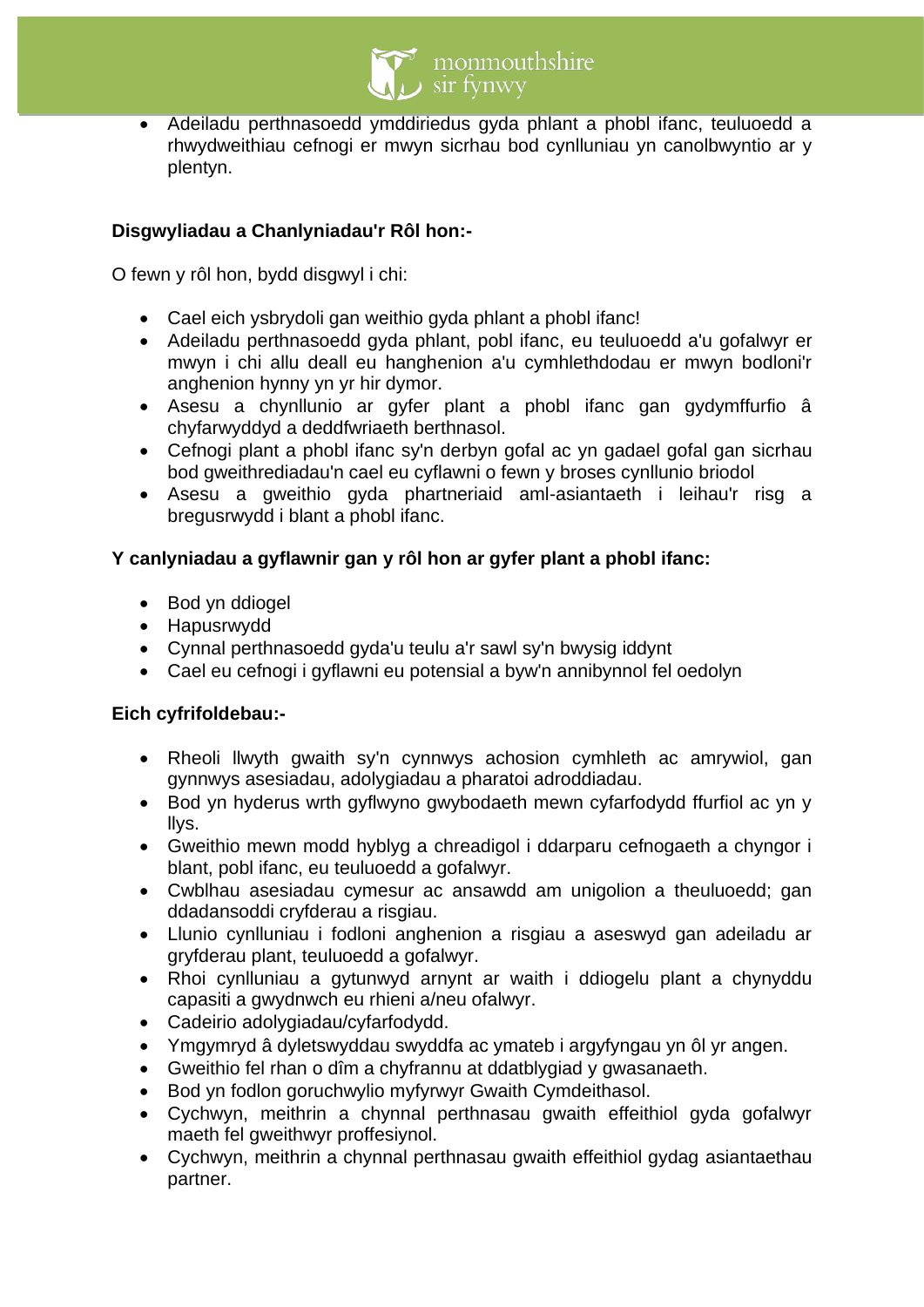• Datblygu eich sgiliau proffesiynol eich hun trwy sesiynau goruchwylio a thrwy ymgymryd â hyfforddiant a datblygiad perthnasol.

sir fynwy

monmouthshire

- Cynnal eich ymwybyddiaeth o newidiadau mewn deddfwriaeth, polisïau a gweithdrefnau perthnasol a'u rhoi ar waith yn eich arfer proffesiynol eich hun.
- Cynnal cofnodion cywir, sy'n gyfredol.
- Gweithio mewn modd hyblyg, os oes angen, er mwyn gallu ymgymryd â thasgau sydd heb eu cynnwys yn benodol yn y swydd ddisgrifiad yma.
- Wedi cofrestru gyda Chyngor Gofal Cymru.
- Cynnal arferion gwaith diogel ar gyfer eich hun ac eraill, yn unol â datganiad polisi'r awdurdod ar Iechyd a Diogelwch yn y Gwaith.

# **Dyma'r hyn y mae modd i ni ddarparu i chi:-**

- Y cyfle i weithio o fewn tîm cyfeillgar a deinamig ac yn gwneud gwahaniaeth go iawn i fywydau plant a'u teuluoedd yn Sir Fynwy.
- Y cyfle i helpu llywio darpariaeth y dyfodol ar gyfer defnyddwyr gwasanaeth.
- Cymorth a goruchwyliaeth o safon uchel mewn awyrgylch sydd yn gyfeillgar ac yn eich cymell
- Hyfforddiant o ansawdd er mwyn datblygu eich sgiliau a'ch profiad yn broffesiynol ac yn bersonol
- Y cyfle i ddatblygu sgiliau iaith yn unol gyda'r strategaeth 'mwy na geiriau'
- Diwrnod ychwanegol o wyliau adeg y Nadolig a'r Pasg ar ben eich lwfans gwyliau hael
- Yn unol ag amcanion y Gwasanaeth, yr hyblygrwydd i weithio yn hyblyg er mwyn taro cydbwysedd positif rhwng bywyd a gwaith.
- Cynllun pensiwn ardderchog ac ystod o fudd-daliadau eraill

# **Beth arall sydd angen i chi wybod…..Dyma Werthoedd Cyngor Fynwy:**

|                | Bod yn agored: Anelwn fod yn agored ac onest i ddatblygu perthynas o<br>ymddiriedaeth.                                                     |
|----------------|--------------------------------------------------------------------------------------------------------------------------------------------|
| Bod yn deg:    | Anelwn ddarparu dewis, cyfleoedd a phrofiadau a teg a dod yn<br>sefydliad sydd wedi adeiladu ar barch pobl at ei gilydd.                   |
| Bod yn hyblyg: | Anelwn fod yn hyblyg yn ein syniadau a'n gweithredoedd i<br>ddod yn sefydliad effeithlon ac effeithiol.                                    |
| Gwaith tîm:    | Anelwn gydweithio i rannu ein llwyddiannau a'n methiannau<br>drwy adeiladu ar ein cryfderau a chefnogi ein gilydd i gyflawni<br>ein nodau. |
|                | Caredigrwydd: Byddwn yn dangos caredigrwydd i bawb y gweithiwn gyda nhw,<br>gan roi pwysigrwydd perthynas a'r cysylltiadau sydd gennym     |

gyda'n gilydd wrth galon pob rhyngweithio.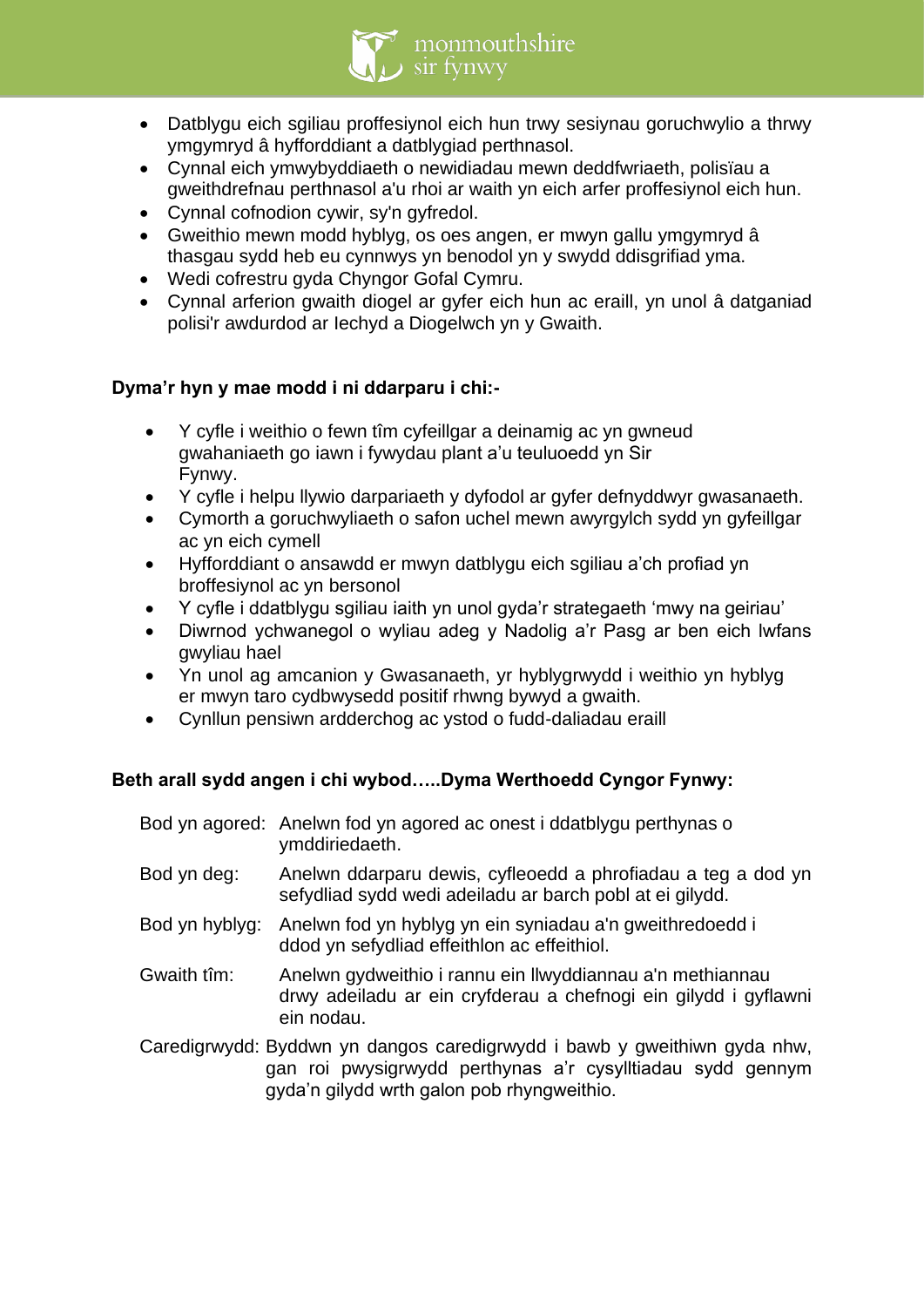

#### **Asesiad o'r Gymraeg:**

Y Gymraeg yn Ddymunol: Gall fod angen i chi ddysgu neu wella eich sgiliau presennol drwy fynychu hyfforddiant Cymraeg i staff a gyllidir gan y Cyngor. Gweithredir hyn os yw'r angen yn codi am sgiliau yn y Gymraeg ar gyfer y swydd.

## **Diogelu:**

Mae Diogelu ac Amddiffyn Plant ac Oedolion yn flaenoriaethau allweddol i'r Cyngor. Ein nod yw cefnogi plant ac oedolion sydd mewn perygl i fod mor ddiogel ag y gallant ac i gyflawni eu potensial. Mae holl weithwyr a gwirfoddolwyr y Cyngor yn gyfrifol am chwarae rhan yng ngwaith lles, diogelu ac amddiffyn plant ac oedolion sydd mewn perygl. Bydd yr holl weithwyr a gwirfoddolwyr yn cael eu hyfforddi i'r lefel briodol o ddiogelu ac mae ganddynt ddyletswydd i gyflawni eu cyfrifoldebau personol dros ddiogelu.

## **Yn ychwanegol at hyn:**

Caiff penodiad i'r swydd hon ei eithrio o Ddeddf Adsefydlu Troseddwyr ac mae'n amodol ar Wiriad Datgeliad Estynedig a dau eirda ysgrifenedig addas.

Mae'r awdurdod wedi ymrwymo i ddiogelu a hyrwyddo lles plant a phobl ifanc ac oedolion sydd mewn peryg o niwed ac yn disgwyl i'r holl gyflogeion a gwirfoddolwyr i rannu'r ymrwymiad hwn.

Mae'r holl gyflogeion yn gyfrifol am sicrhau eu bod yn ymddwyn bob tro mewn modd sydd yn gyson gyda Pholisi Cyfle Cyfartal Cyngor Sir Fynwy yn eu meysydd o gyfrifoldeb a'u hymddygiad cyffredinol.

Mae'r holl swyddi'n agored i'w rhannu os na nodir fel arall.

Mae'r awdurdod yn gweithredu polisi Dim Ysmygu yn y Gweithle ac mae disgwyl i'r holl gyflogeion i gydymffurfio gyda hyn.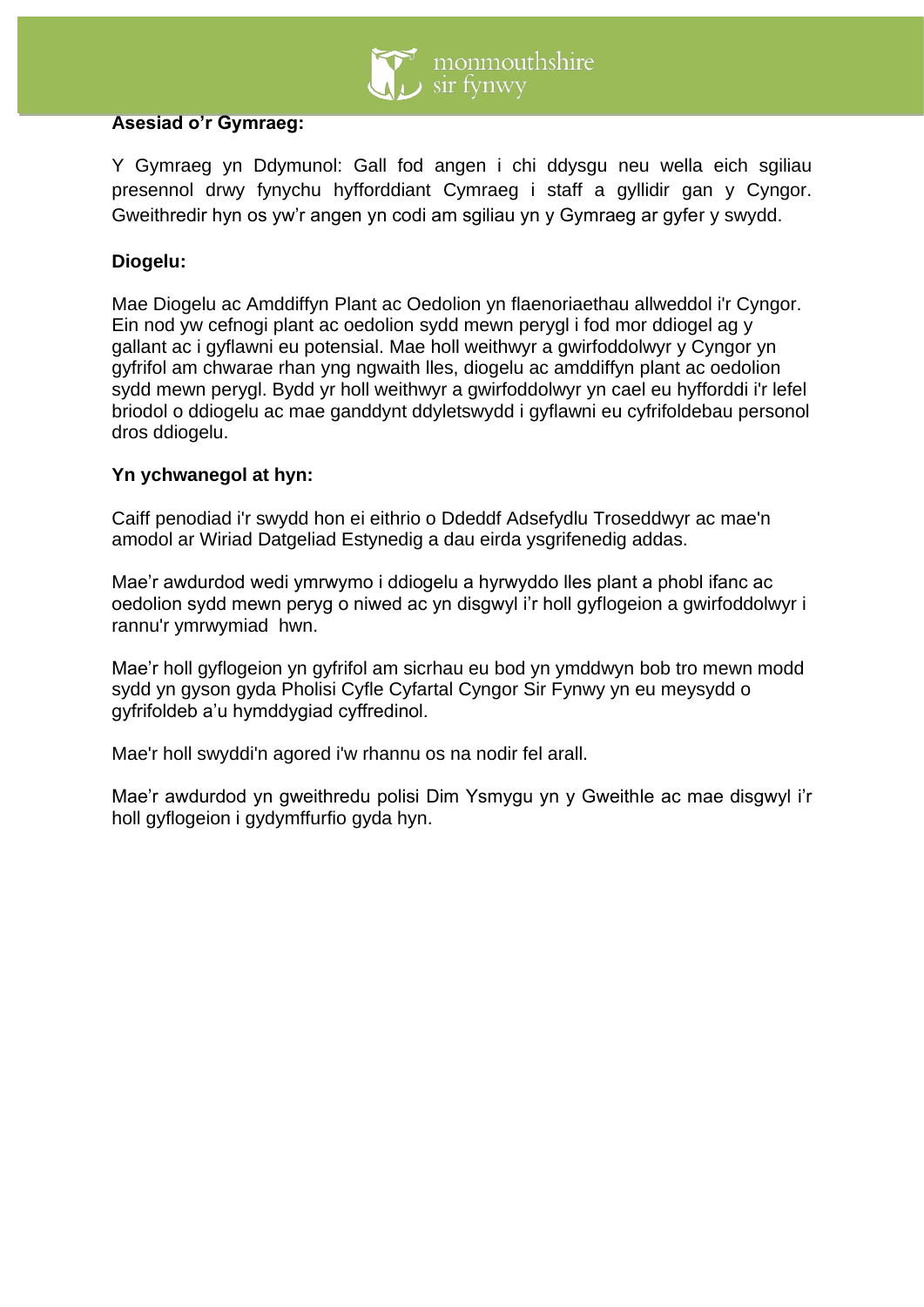

## **Manyleb Person**

## **Sut byddwn yn gwybod mai chi yw'r person cywir ar gyfer y rôl? Bydd yr ymgeisydd llwyddiannus yn meddu ar y sgiliau canlynol:-**

#### Addysg, cymwysterau a gwybodaeth

- Cymhwyster Gwaith Cymdeithasol cydnabyddedig
- Gwybodaeth o'r fframwaith deddfwriaeth a pholisi cenedlaethol perthnasol, cyfredol
- Gwybodaeth weithiol o theorïau datblygiad a diogelu plant, gan gynnwys y theori ymlyniad ac anghenion Plant sy'n Derbyn Gofal/Plant mewn Angen/plant yn y system Diogelu Plant
- Dealltwriaeth a gwybodaeth am faterion yn ymwneud â mabwysiadu, maethu, anabledd a phlant a theuluoedd fel bo'n briodol mewn lleoliad gwaith

#### Profiad

- Profiad o ysgrifennu a chyflwyno adroddiadau ffurfiol, asesiadau a datganiadau
- Profiad o weithio mewn partneriaeth gydag asiantaethau eraill ac adeiladu perthnasau gwaith effeithiol
- Croesawyd gweithwyr cymdeithasol newydd gymhwyso hefyd i wneud cais

## Sgiliau cyfathrebu a rhyngbersonol

- Sgiliau trefnu da gan gynnwys sgiliau cofnodi a defnydd o TG.
- Sgiliau cyfathrebu da ar lafar ac yn ysgrifenedig
- Sgiliau asesu da
- Sgiliau o weithio'n uniongyrchol â phlant, teuluoedd a gofalwyr
- Sgiliau trafod effeithiol a sgiliau rhyngbersonol gan gynnwys y gallu i reoli anghydfod
- Y gallu i flaenoriaethu tasgau ac i weithio'n effeithiol ar eich pen eich hun yn ogystal â fel rhan o dîm

#### Rhinweddau personol

- Ymrwymiad at ddatblygiad proffesiynol parhaus
- Gwir ymrwymiad at ymglymiad defnyddwyr gwasanaeth a gofalwyr
- Brwdfrydedd
- Syniadau creadigol a hyblygrwydd
- Parodrwydd i gydymffurfio â Pholisi Cyfle Cyfartal y Cyngor, gan gynnwys ymgymryd â hyfforddiant perthnasol ar ymwybyddiaeth o gydraddoldeb.
- Dealltwriaeth a pharch o egwyddorion cyfrinachedd